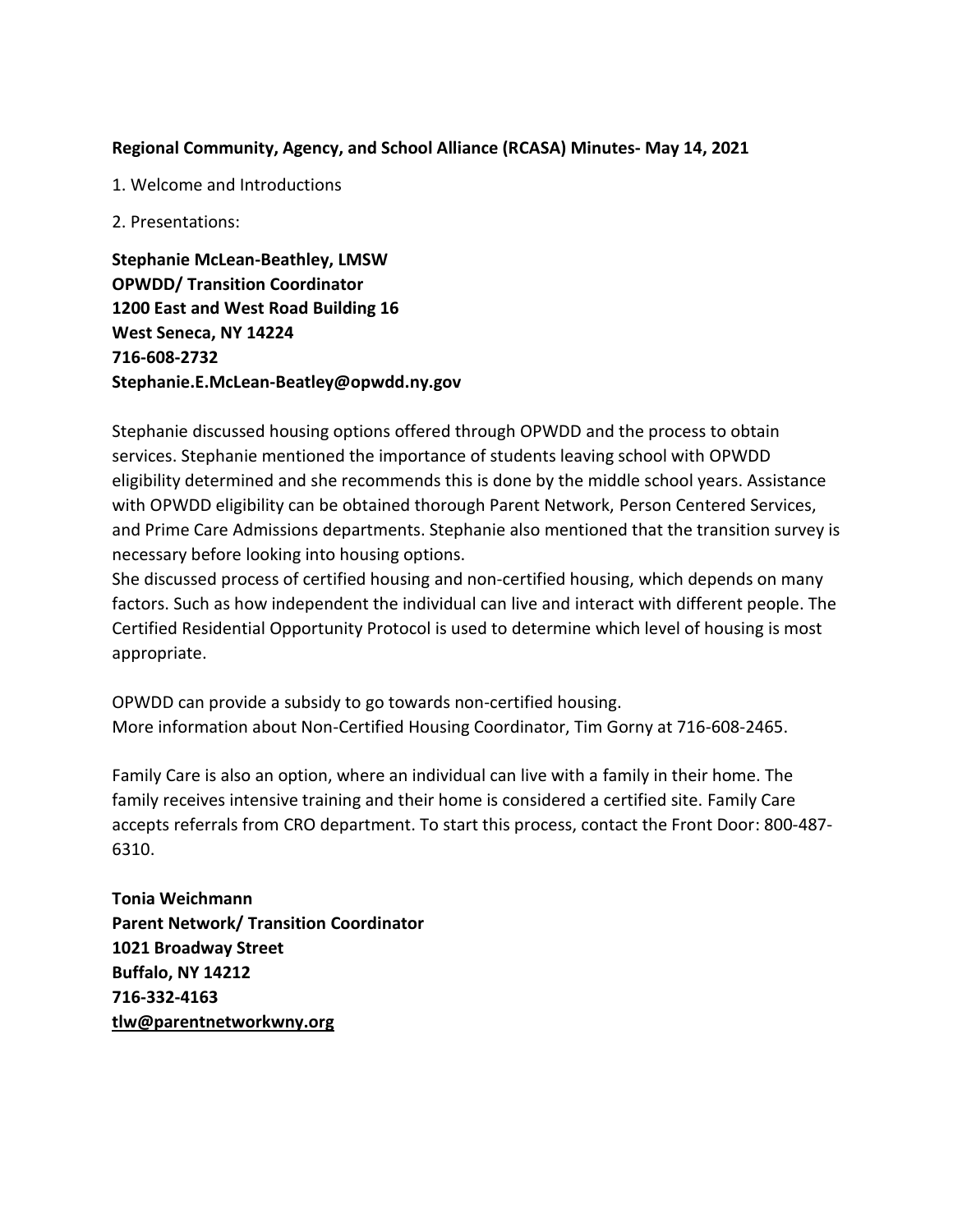Tonia spoke about guardianship and Supported Decision Making and the differences between these options. The guardianship process, which the court appoints a guardian of the person, the property, or both.

For families interested in pursuing guardianship, the process should start six months before their child turns 18. Guardianship forms are available on the County Surrogate Court websites. There is a \$15 to \$30 filing fee, depending on which Surrogate Court. Tonia said there is a list of lawyers that handle guardianship on Schoology.

Supported Decision Making is a well-recognized practice in NYS. Although this practice has not been legalized in NYS yet, interest groups are working towards legislative approval in this state. This is a least restrictive alternative compared to guardianship. This process can utilize a variety of options: durable power of attorney, health care surrogacy, living wills, trusts, community advocacy system, joint checking accounts, and health care proxy. For more information, SDMNY.org.

**Deb Clouser Intandem Community Hab and Rec Programs [DClouser@Intandem.org](mailto:DClouser@Intandem.org)**

Deb discussed Intandem's Community Hab, Recreation, and In-Home Respite programs. Community Hab is for individuals who plan to live in their own apartment or on their own. Staff works with individuals in their homes and community to prepare them on life skills which will be needed. Care Coordinators refer into these programs. Community hab services offered:

- Cooking
- Home maintenance
- Shopping (comparison shopping)
- Organization skills
- Laundry
- Banking and paying bills
- Travel training, Medicaid cab
- Assistance with medical appointments and forms
- Follow up with medical labs and prescriptions
- Assistance with exercise
- Community Safety skills
- $\bullet$  Help with fire drill planning